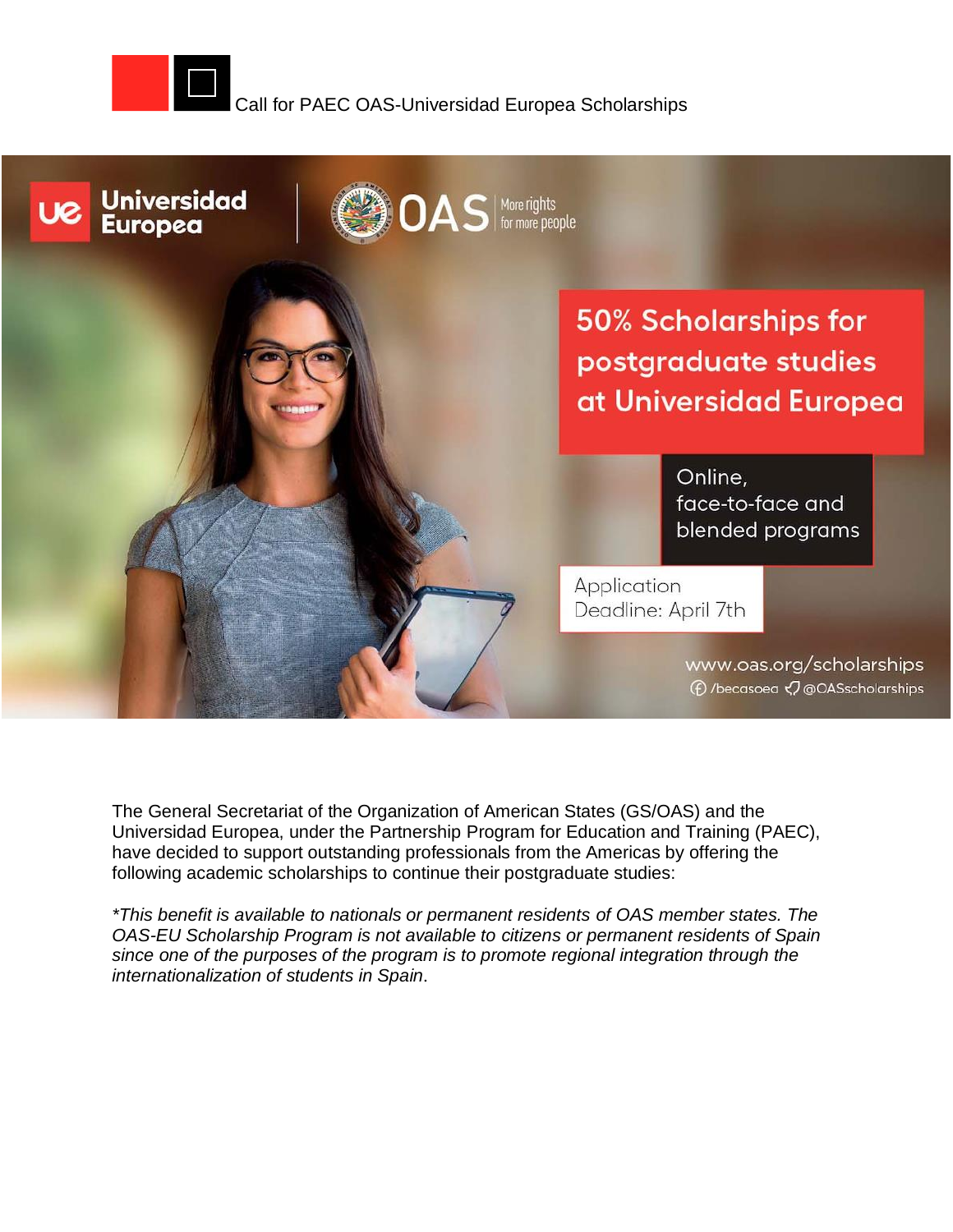

| Programs:        | 60 different master's degrees in all areas of knowledge (from the engineering area<br>to the health sector)                                                                                                                                                                                                                               |
|------------------|-------------------------------------------------------------------------------------------------------------------------------------------------------------------------------------------------------------------------------------------------------------------------------------------------------------------------------------------|
| Modality:        | Remote (virtual/online), face-to-face and blended                                                                                                                                                                                                                                                                                         |
| Language:        | Spanish                                                                                                                                                                                                                                                                                                                                   |
| Duration:        | 12 months                                                                                                                                                                                                                                                                                                                                 |
| <b>Benefits:</b> | 77 scholarships available that cover 50% of the total cost of tuition<br>25 scholarships for studies in online programs<br>52 scholarships for studies in face-to-face or blended programs in Spain<br>٠                                                                                                                                  |
| Calendar:        | Publication of the call: March 11th                                                                                                                                                                                                                                                                                                       |
|                  | Application deadline: April 7th                                                                                                                                                                                                                                                                                                           |
|                  | Publication of selected candidates: April 14th                                                                                                                                                                                                                                                                                            |
|                  | First day of classes:<br>Online programs: April 26th 2022.<br>п<br>Start your studies in April without having to leave your country of<br>residence.<br>Face-to-face and blended programs: October 2022.<br>$\bullet$<br>Complete the application process before the deadline of this call and start<br>your studies in Spain in October. |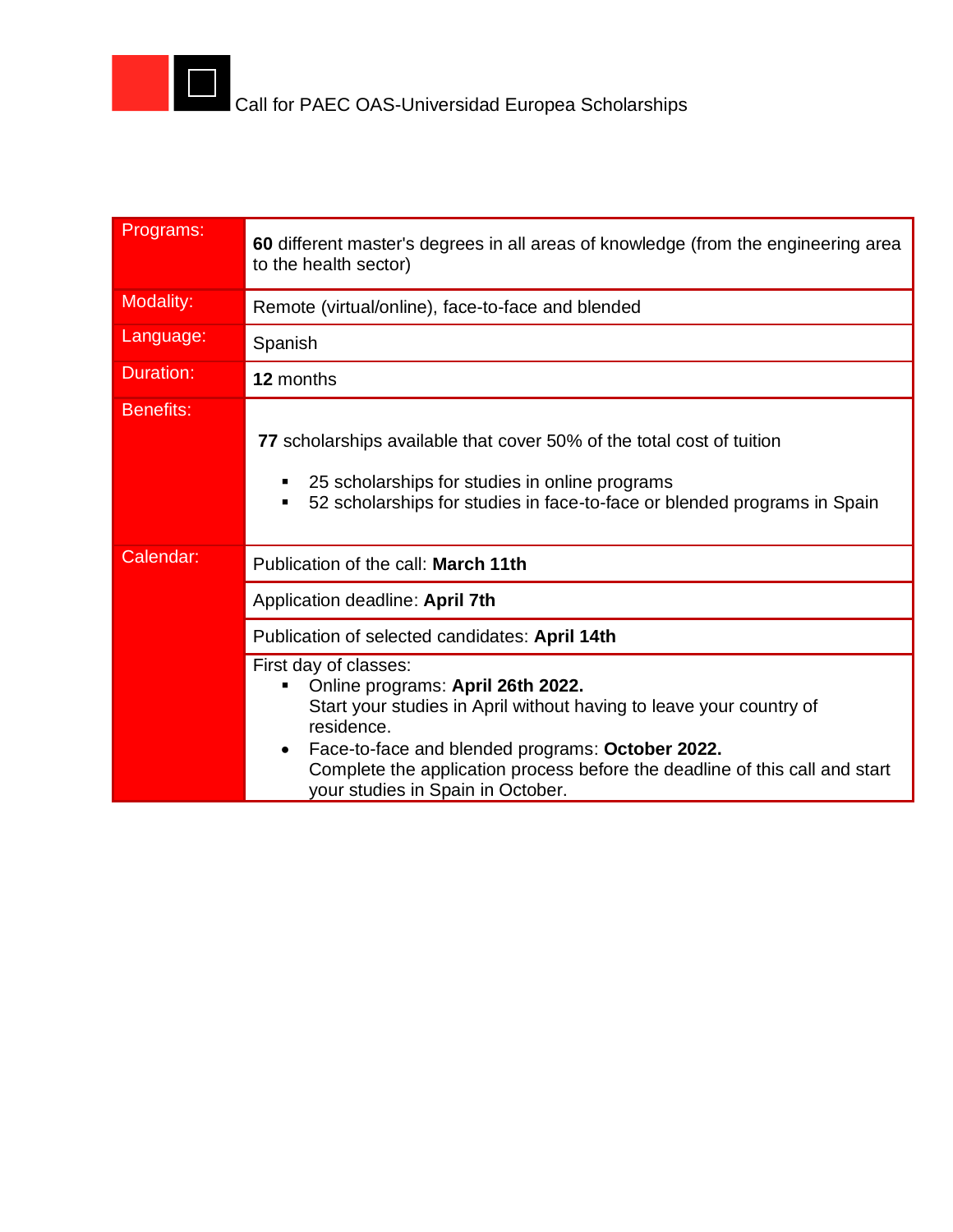

## ABOUT THE INITIATIVES OF THE OAS AND THE UNIVERSIDAD EUROPEA



The OAS General Secretariat (GS/OAS) is the central and permanent organ of the Organization of American States (OAS).

- Through its Department of Human Development, Education and Employment (DDHEE), the GS/OAS supports OAS Member States in the creation of policies and execution of programs that promote the development of human capacity at all educational levels.
- By enabling training opportunities for citizens, the DDHEE strengthens democratic values and security within the framework of regional integration.
- DHDEE does this: (i) supporting the efforts of OAS Member States to improve the quality and equity of education; and (ii) helping the citizens of the Americas realize their full potential, giving them access to knowledge and skills through educational training that contributes to the improvement of living standards for individuals, families, and communities in the region.

Universidad Europea is one of the most prestigious private higher education institutions in Spain. Currently there are more than 30,000 students of Undergraduate, Postgraduate or Vocational Training, in online, face-to-face and blended modalities, which are trained every year in one of its university centers: Universidad Europea of Madrid, Universidad Europea of Valencia and Universidad Europea of the Canary Islands.

- **.** It is an educational institution of reference at the forefront of Higher Education, which offers its students a unique training oriented to quality and excellence. This is possible thanks to the firm commitment to an academic model based on Experiential Learning, in which human knowledge and the most advanced technology merge for the benefit of the student.
- **The mission of Universidad Europea is to provide students with a comprehensive education,** forming leaders and professionals prepared to respond to the needs of a global world, to add value in their professions and contribute to social progress from an entrepreneurial spirit and ethical commitment.
- It has a wide portfolio of educational opportunities both face-to-face and online, this second modality being an opportunity to expand the borders of the University and allow more students from all corners of the world, especially Latin America, to access a quality European education.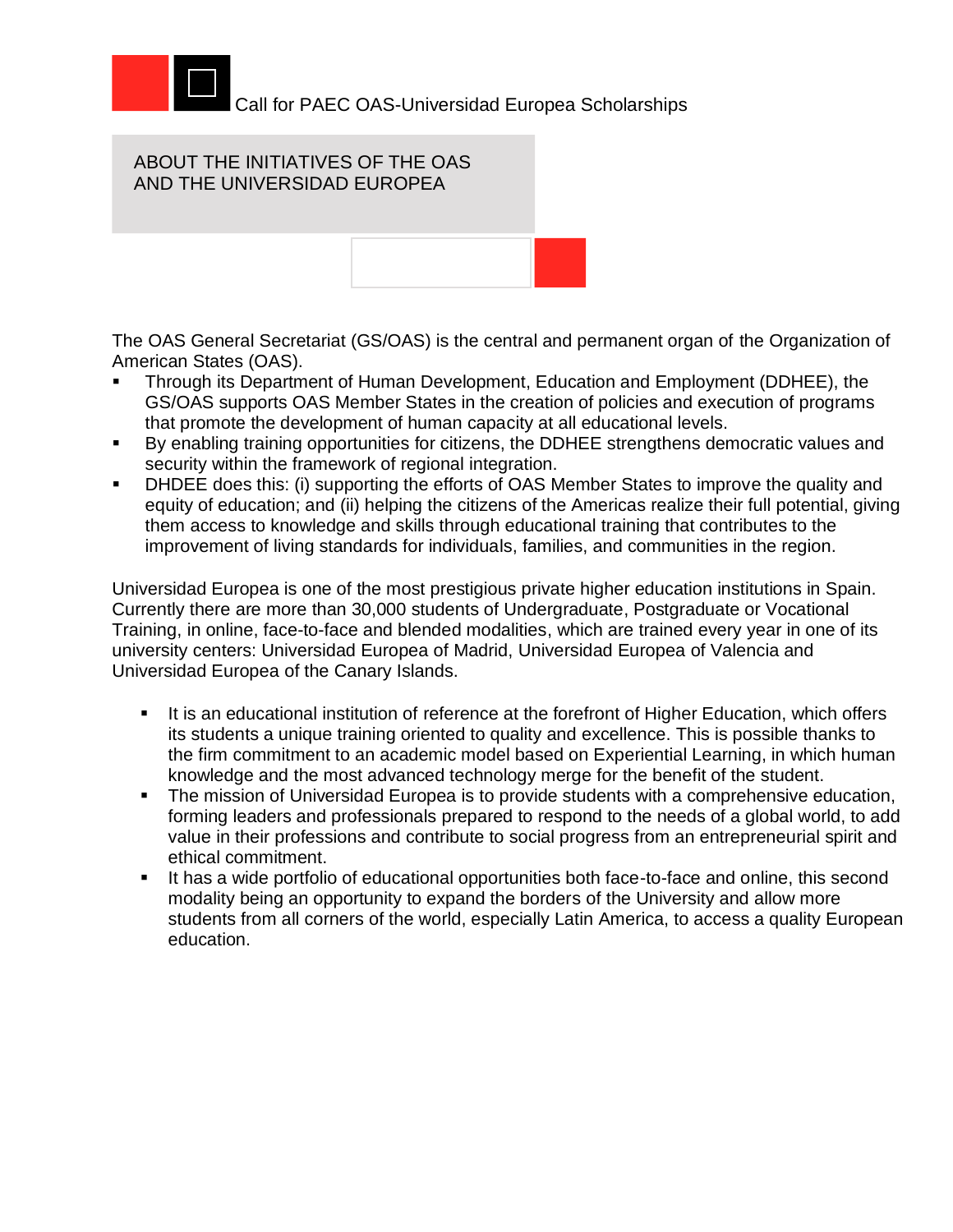



### **BENEFITS**

• The scholarship represents an economic benefit of 50% discount on the total cost of tuition and is applicable only to the cost of the selected program.

### **SCHOLARSHIP ELEGIBILITY REQUIREMENTS**

Interested parties with nationality and/or legal permanent residence of any of the Member [States](https://www.oas.org/en/about/member_states.asp) of the GS/OAS will be eligible.

- To be considered for a scholarship the candidate must:
	- o Have a definitive admission letter from Universidad Europea to the desired program confirming that the applicant meets the requirements, and confirmation of payment of the spot reservation fee.
	- $\circ$  The applicant must manage admission to the university by complying with the specific requirements of the program to which he/she aspires. Universidad Europea will issue the admission document.
	- $\circ$  To begin the admissions process the candidate must complete the information in this [link,](https://estudiar.universidadeuropea.com/becas-oea-latinoamerica/?utm_source=oea&utm_medium=referral&utm_campaign=BECAS_OEA&utm_content=partnership&uecrm=7017U000000Li7KQAS) so that an advisor can get in touch to begin the admissions process.
	- $\circ$  The applicant must complete the scholarship application form that will be sent directly by Universidad Europea once admitted to the program.
- The candidate must not have received other academic scholarships from the OAS, at the same level of studies proposed to this call.
- Officials of the GS/OAS, persons who are under contract for results with the GS/OAS, the staff of the Permanent Missions to the OAS or the relatives of all the aforementioned persons will not be eligible to receive the Scholarships.

### **EVALUATION AND SELECTION CRITERIA**

▪ Score awarded to the student by the EU Evaluation Committee (academic profile, merit and academic credentials).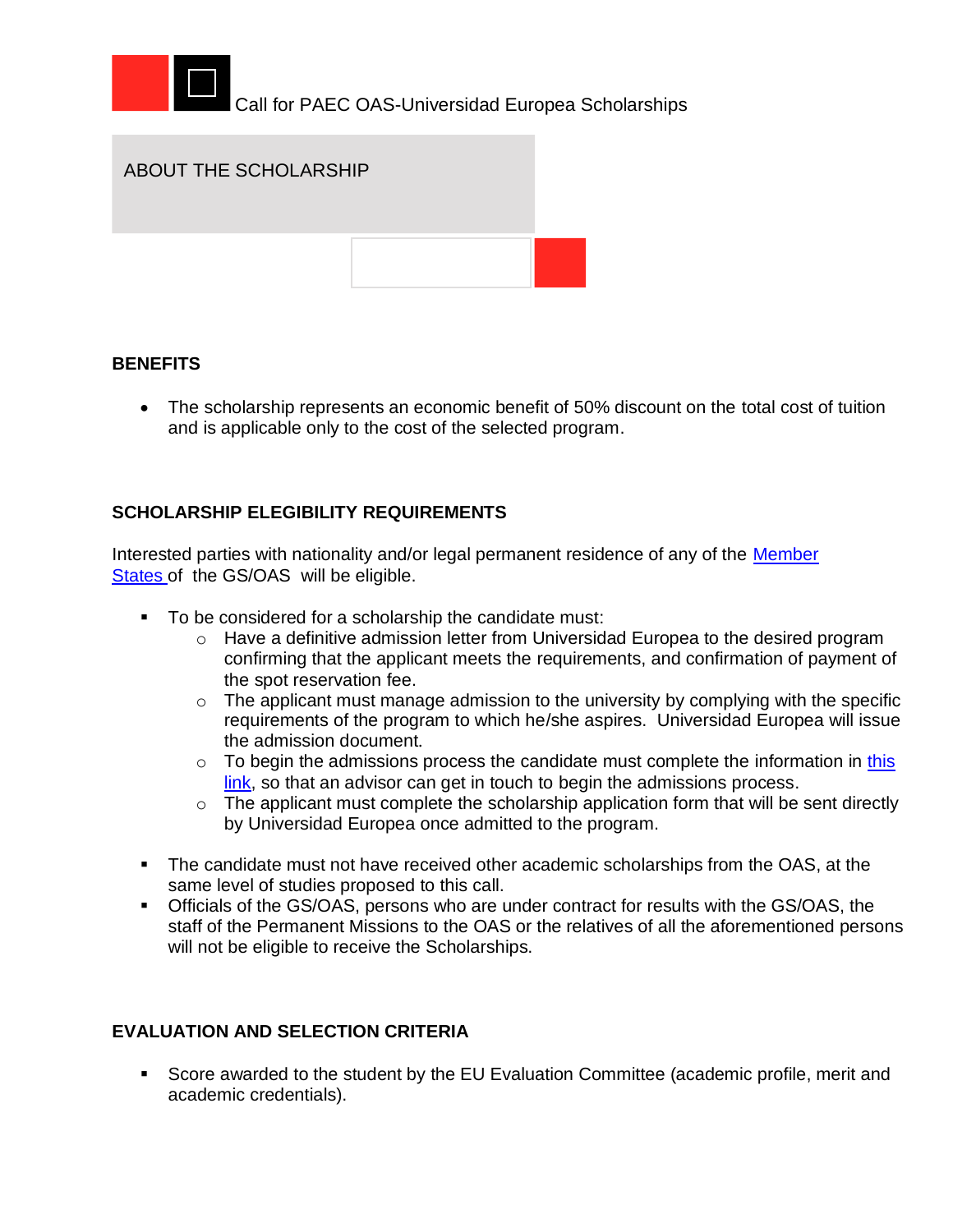

- The geographical distribution of the candidates, taking into account the most important needs of Member States, according to the Human Development Index reported by the United Nations Development Program (UNDP).
- Place of origin of the Candidate
- Gender component
- Region of Spain where the destination University is located
- Number of applications by country of origin of applicants
- Area of study (e.g. science, engineering, humanities, etc.)
- Humanitarian situation in view of the current circumstances
- The potential impact of the applicant after the completion of the desired program.

# **PROFESSIONAL PROFILE OF THE APPLICANT**

The professional profiles required to be able to study the master's degrees vary according to the area of knowledge and the specific requirements of each program. To know the specific profile required for the desired program we invite you to complete the data in [this link](https://estudiar.universidadeuropea.com/becas-oea-latinoamerica/?utm_source=oea&utm_medium=referral&utm_campaign=BECAS_OEA&utm_content=partnership&uecrm=7017U000000Li7KQAS) so that an advisor can get in touch and share all the information.

# **PROGRAM TABLE**

Listed below are all the programs with available OAS-UE scholarships. The detail of the modality is included so that the applicants can review the format that best suits their interests.

| Program                                                              | Modality | <b>Type</b> | <b>Faculty</b>                      | <b>Number of</b><br><b>Scholarships</b> | <b>Enrollment</b><br><b>Fee</b><br>(Euros)* | <b>Total</b><br><b>Tuition</b><br><b>Cost</b><br>(Euros) | <b>Total Cost</b><br>to be<br>covered by<br>the<br>scholarship<br>holder<br>(Euros) |
|----------------------------------------------------------------------|----------|-------------|-------------------------------------|-----------------------------------------|---------------------------------------------|----------------------------------------------------------|-------------------------------------------------------------------------------------|
| Máster Universitario en<br>Prevención de Riesgos<br><b>Laborales</b> | Online   | Official    | <b>STEAM</b>                        | 2                                       | 250€                                        | 4,300 €                                                  | 2,400 €                                                                             |
| Master Universitario en<br><b>Energias Renovables</b>                | Online   | Official    | <b>STEAM</b>                        |                                         | 250€                                        | 5.400 €                                                  | 2,950 €                                                                             |
| Máster Universitario en<br>Dirección y Gestión de<br>Enfermería      | Online   | Official    | <b>Biomedical</b><br><b>Studies</b> | 7                                       | 250€                                        | 6,400 €                                                  | 3,450 €                                                                             |
| Máster Universitario en<br><b>Bioinformática</b>                     | Online   | Official    | <b>Biomedical</b><br><b>Studies</b> | 4                                       | 250€                                        | 5,800 €                                                  | $3,150 \in$                                                                         |
| Máster Universitario en<br>Dirección de Empresas<br><b>MBA</b>       | Online   | Official    | <b>Business</b>                     | 4                                       | 250€                                        | 7,500 €                                                  | 4,000 €                                                                             |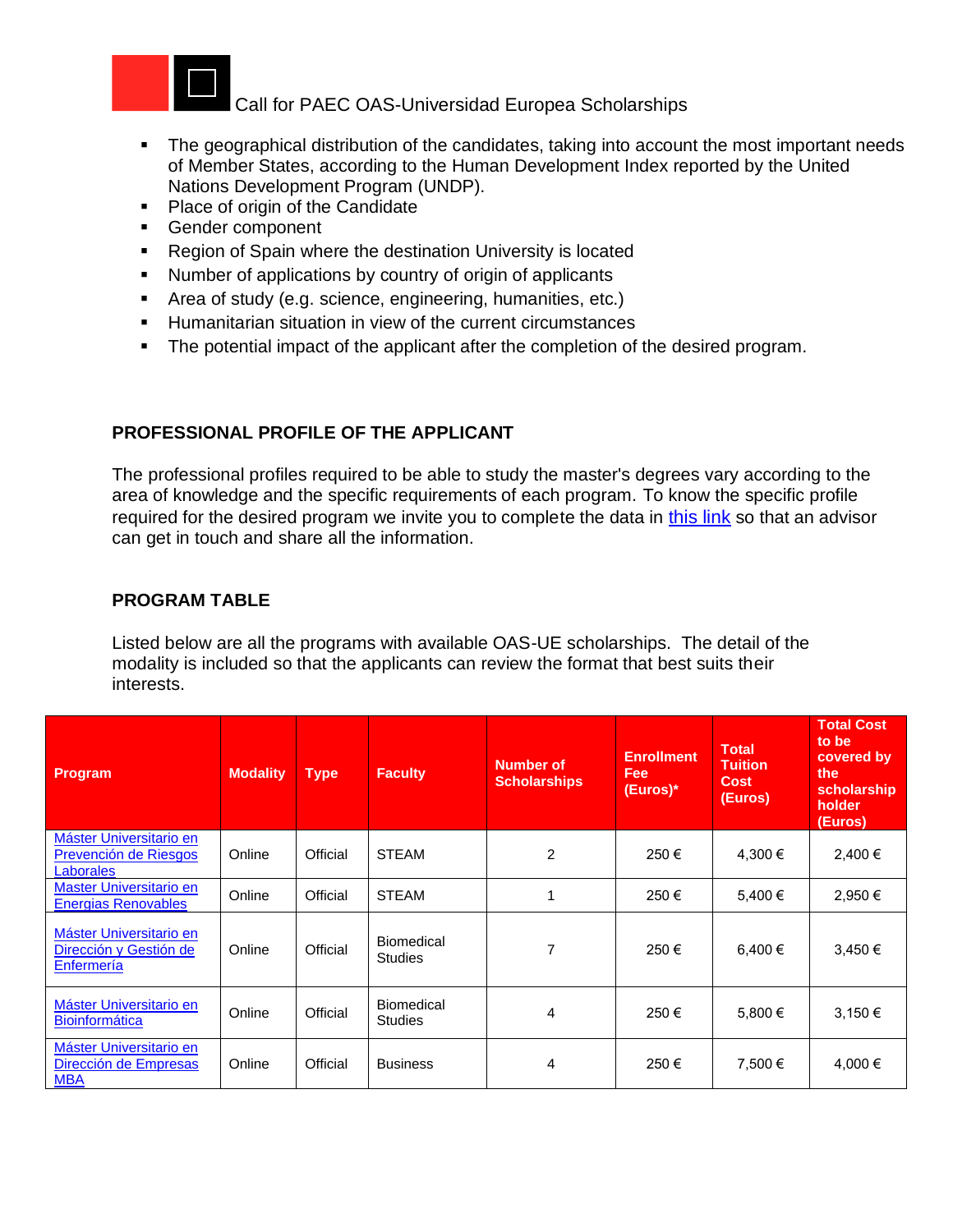

| Máster Universitario en<br>Dirección y Gestión de<br><b>Recursos Humanos</b>                                                | Online           | Official          | <b>Business</b>                     | 1              | 250€    | 5,600€  | 3,050€  |
|-----------------------------------------------------------------------------------------------------------------------------|------------------|-------------------|-------------------------------------|----------------|---------|---------|---------|
| Máster Universitario en<br>Gestión de Negocios<br>Internacionales                                                           | Online           | Official          | <b>Business</b>                     | 1              | 250€    | 6,100€  | 3,300 € |
| Máster Universitario en<br>Gestión del Negocio<br>Marítimo y el Derecho<br><b>Marítimo</b>                                  | Online           | Official          | Law                                 | 1              | 250€    | 5,600€  | 3,050€  |
| Máster Universitario en<br>Educación Universitaria                                                                          | Online           | Official          | Education                           | 1              | 250€    | 6,400€  | 3,450€  |
| Máster Universitario en<br>Innovación Educativa                                                                             | Online           | Official          | Education                           | 1              | 250€    | 5,600 € | 3,050€  |
| Máster Universitario en<br>Psicopedagogía                                                                                   | Online           | Official          | Education                           | 1              | 250€    | 5,400 € | 2,950€  |
| Máster Universitario en<br>Atención Temprana                                                                                | Online           | Official          | Education                           | 1              | 250€    | 5,600 € | 3,050€  |
| Máster Universitario en<br><b>Trastornos del</b><br>Comportamiento<br><b>Alimentario y Obesidad</b>                         | Face-to-<br>face | Official          | Biomedical<br><b>Studies</b>        | 1              | 1,100 € | 8,200€  | 5,200€  |
| Máster Universitario en<br><b>Nutrición Clínica</b>                                                                         | Face-to-<br>face | Official          | Biomedical<br><b>Studies</b>        | 1              | 1,100 € | 5,890€  | 4,045€  |
| Máster Universitario en<br>Psicología Infantil y<br>Juvenil                                                                 | Face-to-<br>face | Official          | Biomedical<br><b>Studies</b>        | 1              | 1,100 € | 6,850€  | 4,525€  |
| Máster en Estética<br>Dental                                                                                                | Face-to-<br>face | Private<br>Degree | Biomedical<br><b>Studies</b>        | 1              | 2,500 € | 18,450€ | 11,725€ |
| Máster Universitario en<br><b>Terapia Manual</b><br>Ortopédica en el<br><b>Tratamiento del Dolor</b>                        | Face-to-<br>face | Official          | Health and<br>Sports                | 1              | 1,100 € | 8,490€  | 5,345€  |
| MP en Intervención<br>Psicológica en<br>situaciones de crisis,<br>catástrofes y<br>emergencias                              | Face-to-<br>face | Private<br>Degree | <b>Biomedical</b><br><b>Studies</b> | 1              | 600€    | 7,350 € | 4,275 € |
| Curso de Experto en<br>Nuevas Tecnologías de<br>Odontología Digital<br>Interdisciplinar                                     | Face-to-<br>face | Private<br>Degree | Biomedical<br><b>Studies</b>        | 1              | 600€    | 3,900 € | 2,550€  |
| Curso de Experto en<br><b>Terapia Manual</b><br>Ortopédica y Síndrome<br>del Dolor Miofascial                               | Face-to-<br>face | Private<br>Degree | Biomedical<br><b>Studies</b>        | 1              | 600€    | 2,580€  | 1,890€  |
| Curso de Experto en<br>Fisioterapia Respiratoria:<br>Valoración y Tratamiento<br>del Paciente Pediátrico y<br><b>Adulto</b> | Face-to-<br>face | Private<br>Degree | Health and<br>Sports                | $\overline{c}$ | 600€    | 2,280 € | 1,740 € |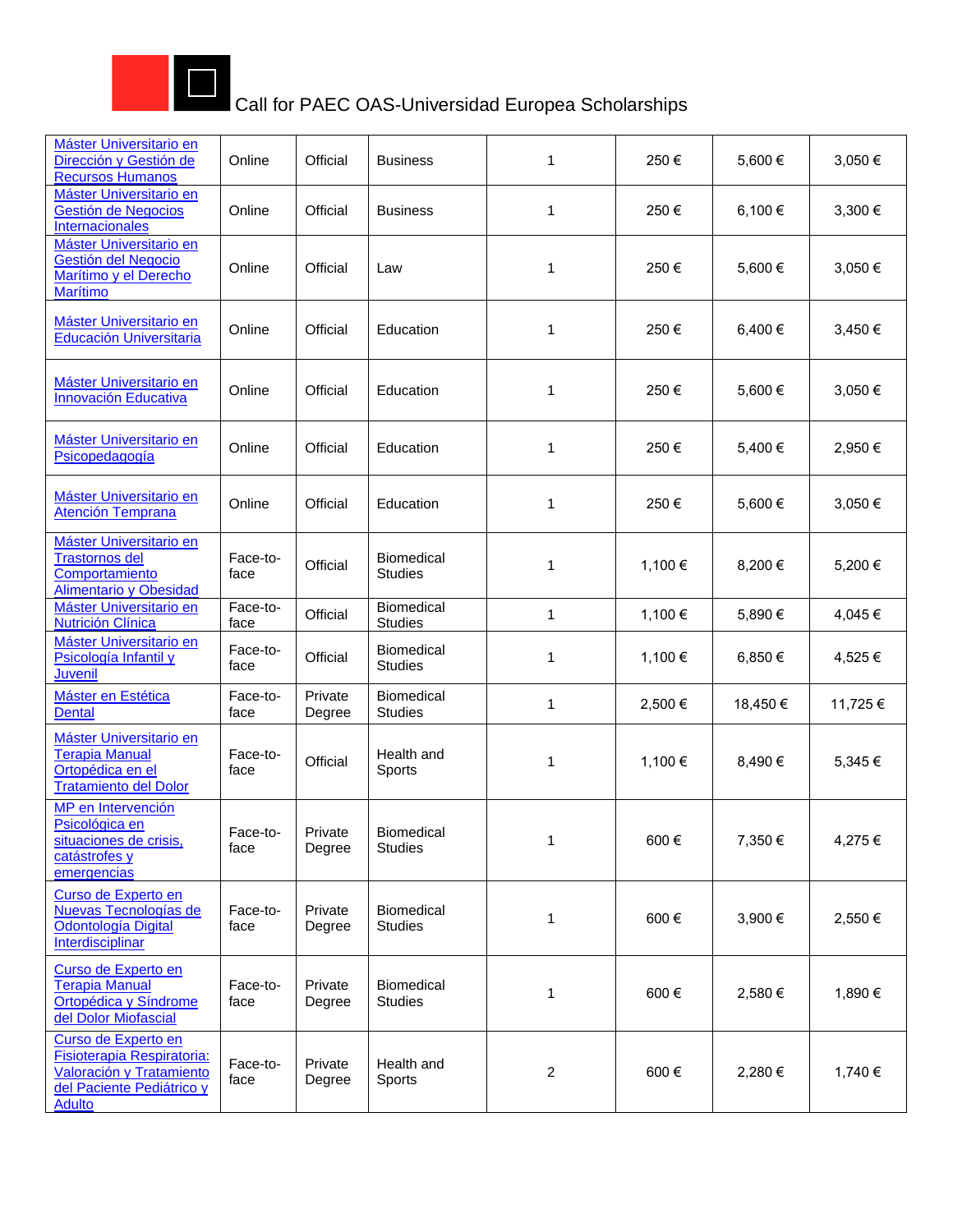

| Máster Universitario en<br>Ecografía<br>Musculoesquelética y<br>procedimientos<br>ecoguiados                                                              | <b>Blended</b>   | Official          | Health and<br>Sports | 1              | 1,100 € | 7,790 €  | 4,995€ |
|-----------------------------------------------------------------------------------------------------------------------------------------------------------|------------------|-------------------|----------------------|----------------|---------|----------|--------|
| Máster Universitario en<br>Fisioterapia Neurológica:<br>Técnicas de Valoración y<br><b>Tratamiento</b>                                                    | Face-to-<br>face | Official          | Health and<br>Sports | 1              | 1,100 € | 10,450€  | 6,325€ |
| Máster Universitario en<br>el Abordaje Integral del<br><b>Suelo Pélvico</b>                                                                               | Face-to-<br>face | Official          | Health and<br>Sports | 1              | 1,100 € | 8,950 €  | 5,575€ |
| Máster Universitario en<br>Gestión Internacional de<br>la Edificación y<br>Construcción.<br>International<br><b>Construction</b><br><b>Management MBA</b> | Face-to-<br>face | Official          | <b>STEAM</b>         | 1              | 1,100 € | 9,895€   | 6,048€ |
| Máster Universitario en<br>Análisis de Grandes<br>Cantidades de Datos -<br><b>Big Data Analytics</b>                                                      | Face-to-<br>face | Official          | <b>STEAM</b>         | $\overline{2}$ | 1,100 € | 10,100 € | 6,150€ |
| Máster Universitario en<br>Ingeniería de<br>Organización, Dirección<br>de Proyectos y<br><b>Empresas</b>                                                  | Face-to-<br>face | Official          | <b>STEAM</b>         | 2              | 1,100 € | 9,500€   | 5,850€ |
| Máster Universitario en<br>Seguridad de las<br>Tecnologías de la<br>Información y las<br>Comunicaciones                                                   | Face-to-<br>face | Official          | <b>STEAM</b>         | 1              | 1,100 € | 8,300 €  | 5,250€ |
| Máster Universitario en<br>Industria 4.0                                                                                                                  | Face-to-<br>face | Official          | <b>STEAM</b>         | 1              | 1,100 € | 9,850€   | 6,025€ |
| Máster Univesitario en<br>Logística                                                                                                                       | Face-to-<br>face | Official          | <b>STEAM</b>         | 1              | 1,100 € | 9,850€   | 6,025€ |
| Máster en Ingeniería de<br>la Automoción                                                                                                                  | Face-to-<br>face | Private<br>Degree | <b>STEAM</b>         | 1              | 1,100 € | 9.700 €  | 5,950€ |
| Máster Universitario en<br><b>Transición Energética</b><br>Renovable                                                                                      | Face-to-<br>face | Official          | <b>STEAM</b>         | 1              | 1,100 € | 8,700 €  | 5,450€ |
| Máster en Inteligencia<br><b>Artificial</b>                                                                                                               | Face-to-<br>face | Official          | <b>STEAM</b>         | 1              | 1,100 € | 9,800€   | 6,000€ |
| Máster Universitario en<br><b>Comercio y Relaciones</b><br>Económicas<br><b>Internacionales</b>                                                           | Face-to-<br>face | Official          | <b>Business</b>      | 1              | 1,100 € | 9,895€   | 6,048€ |
| Máster Universitario en<br>Dirección y Gestión de<br><b>Recursos Humanos</b>                                                                              | Face-to-<br>face | Official          | <b>Business</b>      | 2              | 1,100 € | 9,895€   | 6,048€ |
| Máster en Business<br><b>Analytics</b>                                                                                                                    | Face-to-<br>face | Private<br>Degree | <b>Business</b>      | 1              | 1,100 € | 11,150 € | 6,675€ |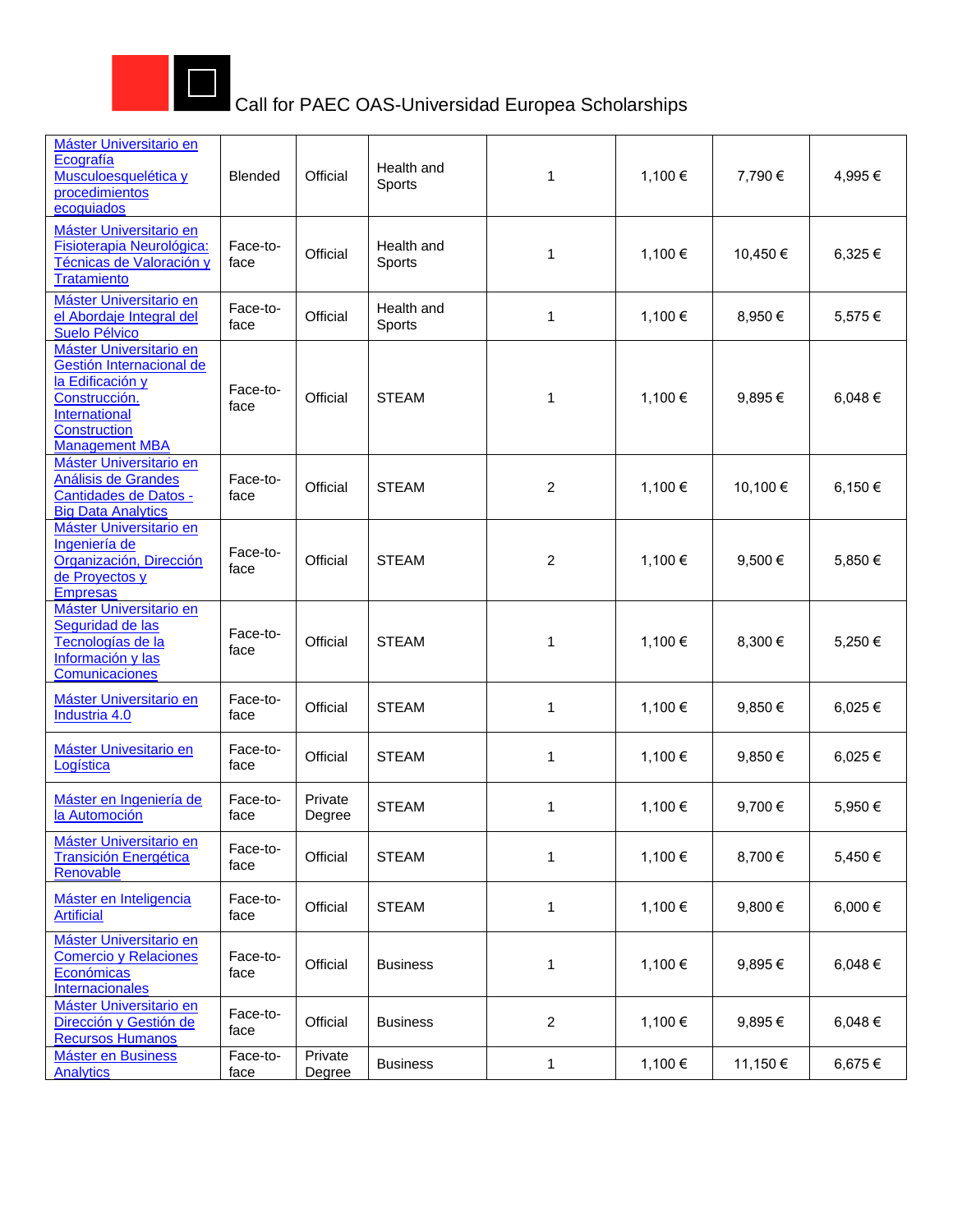

| Máster Universitario en<br><b>Marketing</b>                                                    | Face-to-<br>face | Official          | <b>Business</b>              | 1 | 1,100 € | 9,500 €  | 5,850€  |
|------------------------------------------------------------------------------------------------|------------------|-------------------|------------------------------|---|---------|----------|---------|
| Máster Universitario en<br>Dirección de Empresas -<br><b>MBA</b>                               | Face-to-<br>face | Official          | <b>Business</b>              | 2 | 1,100 € | 11,400 € | 6,800€  |
| <b>MBA (Master in Business)</b><br>Administration) - in<br>English                             | Face-to-<br>face | Official          | <b>Business</b>              | 1 | 1,100 € | 11,400 € | 6,800 € |
| Máster Universitario en<br><b>Negocios Digitales</b>                                           | Face-to-<br>face | Official          | <b>Business</b>              | 1 | 1,100 € | 10,400 € | 6,300€  |
| Máster en Creación y<br>Gestión de Contenidos<br><b>Audiovisuales - Mediaset</b>               | Face-to-<br>face | Private<br>Degree | <b>Business</b>              | 1 | 1,100 € | 10,300 € | 6,250€  |
| Máster Universitario en<br>Educación Bilingüe                                                  | <b>Blended</b>   | Official          | Education                    | 1 | 1,100 € | 5,400 €  | 3,800€  |
| Máster Universitario en<br>Comunicación y<br><b>Emprendimiento Digital</b>                     | Face-to-<br>face | Official          | Communication                | 1 | 1,100 € | 7,630€   | 4,915€  |
| Máster Universitario en<br>Dirección de<br>Comunicación y Asuntos<br>Públicos (Public Affairs) | Face-to-<br>face | Official          | Communication                | 1 | 1,100 € | 8,150 €  | 5,175€  |
| Máster en Big Data y<br><b>Business Analytics.</b>                                             | <b>Blended</b>   | Private<br>Degree | <b>STEAM</b>                 | 1 | 750€    | 4,740 €  | 3,120€  |
| Máster Universitario en<br><b>Terapia Manual</b><br>Ortopédica en el<br>Tratamiento del Dolor. | <b>Blended</b>   | Official          | Health and<br>Sports         | 1 | 750€    | 6,900€   | 4,200€  |
| Máster en Entrenamiento<br>y Readaptación<br>Deportiva.                                        | <b>Blended</b>   | Private<br>Degree | Health and<br>Sports         | 1 | 750€    | 5,205€   | 3,353€  |
| Máster Universitario en<br>Dirección de Empresas<br>MBA.                                       | Face-to-<br>face | Official          | <b>Business</b>              | 1 | 750€    | 8,700 €  | 5,100€  |
| Máster en Comercio<br>Electrónico y Marketing<br>Digital.                                      | Blended          | Private<br>Degree | <b>Business</b>              | 1 | 750€    | 4,740 €  | 3,120 € |
| Máster Universitario en<br>Implantología Oral<br>Avanzada -                                    | Face-to-<br>face | Official          | Biomedical<br><b>Studies</b> | 1 | 3,000€  | 36,831 € | 21,415€ |
| Máster Universitario en<br>Enfermería Oncológica -                                             | Face-to-<br>face | Official          | Biomedical<br><b>Studies</b> | 1 | 1,000 € | 4,200 €  | 3,100€  |
| Máster Universitario en<br><b>Fisioterapia Invasiva y</b><br><b>Terapia Manual</b>             | Face-to-<br>face | Official          | Health and<br>Sports         | 1 | 1,000 € | 6,900 €  | 4,450€  |
| Máster en Marketing<br>Digital y Big Data -                                                    | Face-to-<br>face | Private<br>Degree | <b>Business</b>              | 1 | 1,000 € | 8,520€   | 5,260€  |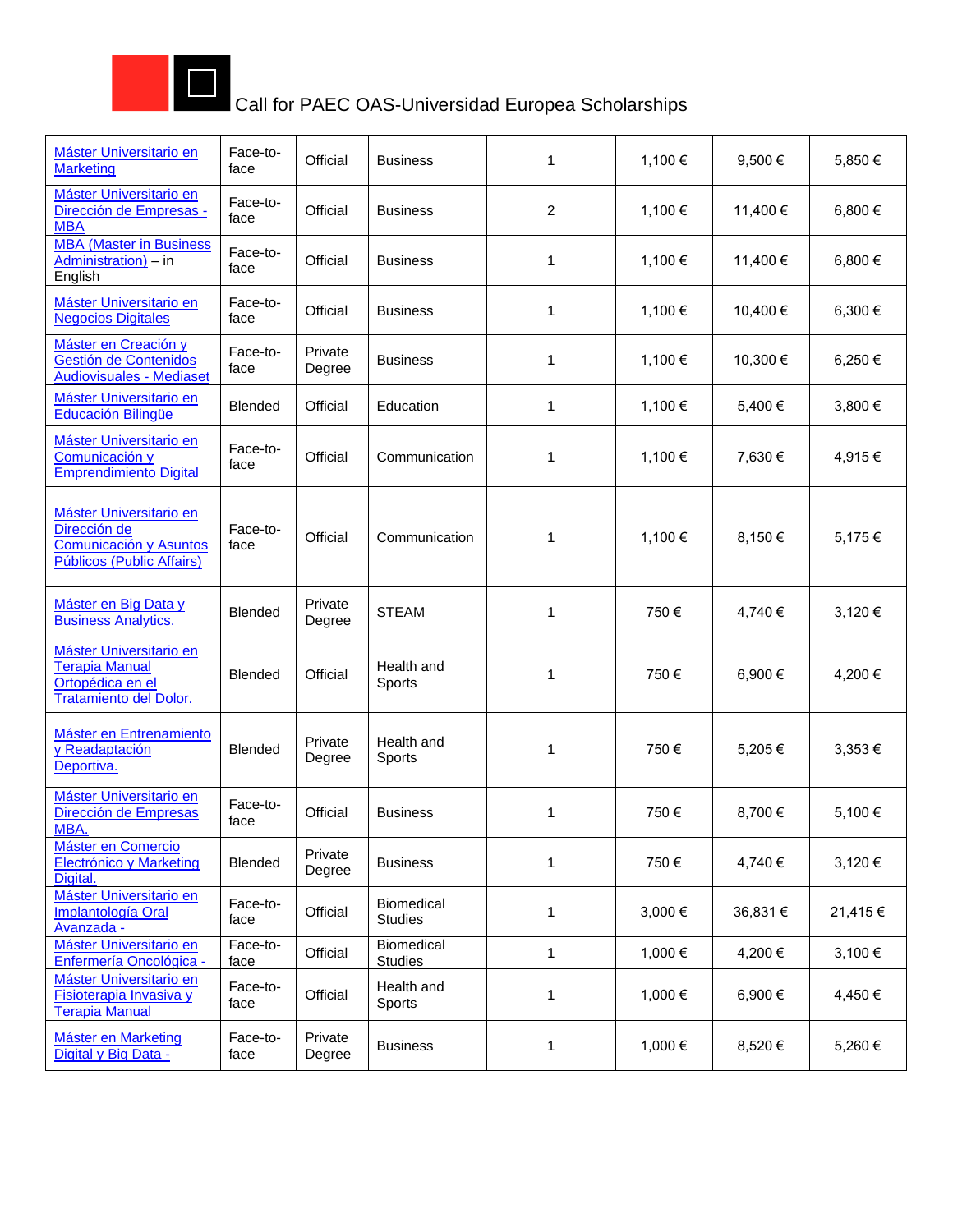

| Máster en Interpretación<br>de Conferencias -                       | Face-to-<br>face | Private<br>Degree | <b>Business</b> | 1.000 € | 8.200 € | 5.100 € |
|---------------------------------------------------------------------|------------------|-------------------|-----------------|---------|---------|---------|
| Máster en<br><b>Responsabilidad Social</b><br>Corporativa -         | Face-to-<br>face | Private<br>Degree | <b>Business</b> | 1.000 € | 5.160 € | 3.580 € |
| Máster en Gestión<br><b>Global de Recursos</b><br>Humanos -         | Face-to-<br>face | Private<br>Degree | <b>Business</b> | 1.000 € | 6.120 € | 4.060 € |
| Máster Universitario en<br>Empresa y Derecho<br>Marítimo -          | Face-to-<br>face | Official          | Law             | 1.000 € | 4.440 € | 3.220 € |
| Master In International<br><b>Leadership And</b><br>Negotiation $-$ | Face-to-<br>face | Private<br>Degree | <b>Business</b> | 1.000 € | 8.040 € | 5.020 € |

**\*For online degrees, the enrollment or reservation cost has an additional discount of 50% to support applicants to OAS scholarships. The value**  registered in the table already includes the discount granted since the total enrollment cost is 500 euros for guaranteeing a spot once admitted.<br>\*\* The total cost to be covered by the scholarship holder corresponds to 50% **that must be paid during the admission process.** 



The Master's Degrees that are part of the PAEC Universidad Europea-OAS scholarship program are both official and private master's degrees. The following section explains what these two types of master's degrees are.

In Spain, universities offer two types of master's degrees: official master's degrees and their own master's degrees, also called private degrees. The official master's degrees have the endorsement of the university that grants them and additionally have the recognition of the State. These studies are subjected to a complete evaluation process that guarantees their quality and that allows their inclusion in the Register of Universities, Centers and Degrees (RUCT) of Spain. Official master's degrees are regulated by the National Agency for Quality Assessment and Accreditation (ANECA).

In general, official qualifications are more likely to be recognized by ministries of education or bodies responsible for the recognition and validation of foreign titles. Each country has its regulation related to the recognition of foreign degrees that can be found out directly at the local ministry of education.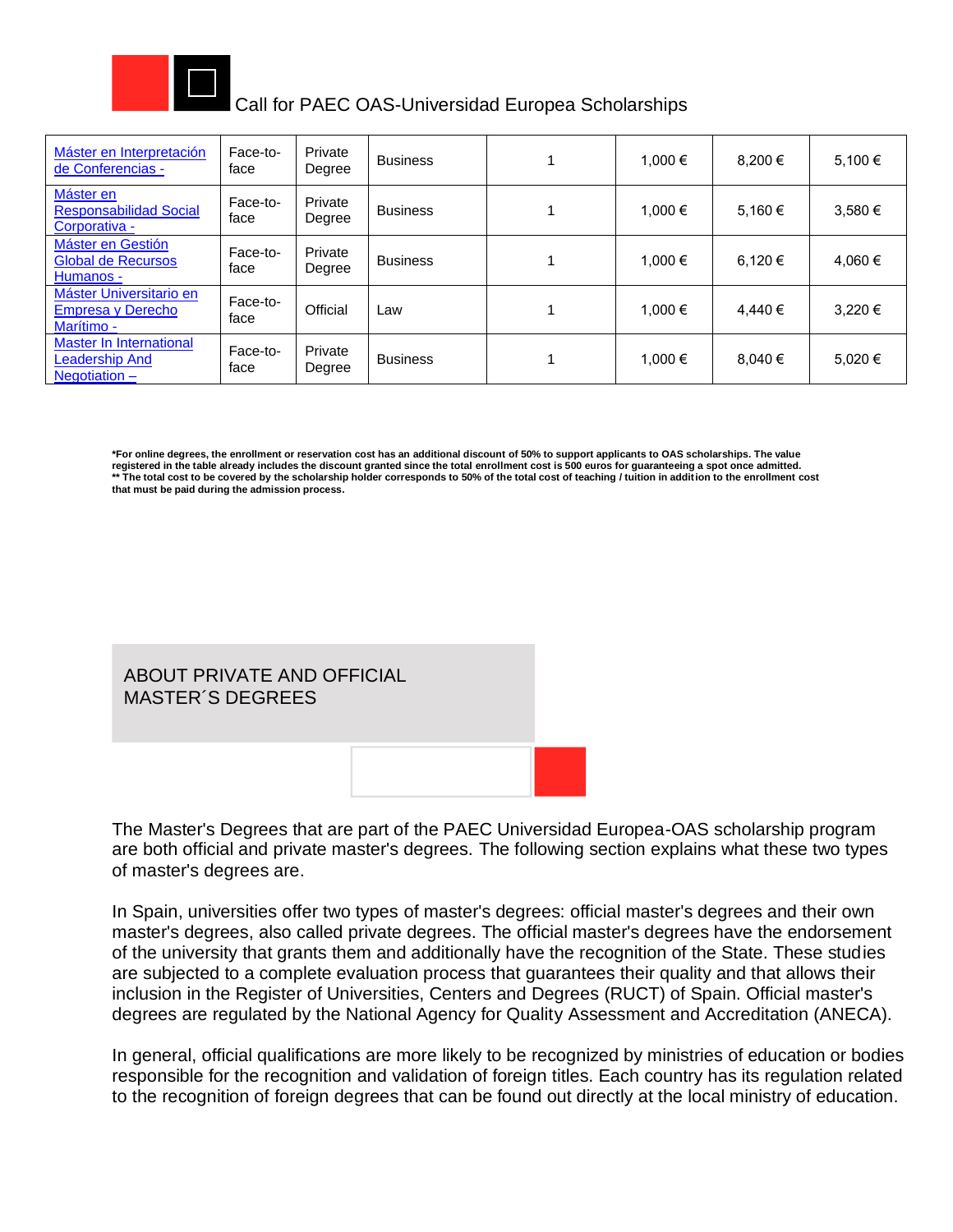

On the other hand, private degrees are endorsed by the prestige of the university or the training center that grants them and are aimed at contributing to the development of the professional career of the students because they are very aligned with the current market demand. There are many companies that do not take into consideration whether the degree is official or private, or if it is recognized locally when hiring a professional; it is more relevant that the prestige of the program and that the profile of the candidate meet the skills that are required for the position.

In any case, the advisor of the Universidad Europea that supports each candidate through the admission process may provide you with information or guidance about the different types of Master's Degree and the possibilities of validation or local recognition.



- **Step 1: Application for admission to the program**
	- $\circ$  All applicants must complete the admission process to Universidad Europea.
	- $\circ$  The applicant must meet all admission requirements for the university and the specific program.
	- $\circ$  To complete the admission process, the applicant must pay the enrollment fee for securing the spot in the program while the selection of scholarship holders is made.
	- $\circ$  To complete the admissions process to the university, candidates must complete the information in [this link](https://estudiar.universidadeuropea.com/becas-oea-latinoamerica/?utm_source=oea&utm_medium=referral&utm_campaign=BECAS_OEA&utm_content=partnership&uecrm=7017U000000Li7KQAS) so that an advisor can get in touch and begin the admissions process.

#### ▪ **Step 2: Application for an OAS-Universidad Europea Scholarship**

- $\circ$  Upon being admitted to one of the programs included in this call and receiving the admission letter, the applicant must complete the application form sent by the Universidad Europea to be considered as a candidate for an OAS-Universidad Europea scholarship.
- **Step 3: Selection of OAS-Universidad Europea Scholarship Holders** 
	- o The OAS in conjunction with Universidad Europea will consider the following aspects for the allocation of the scholarships:
		- Score awarded to the student by the EU Evaluation Committee (academic profile, merit and academic credentials).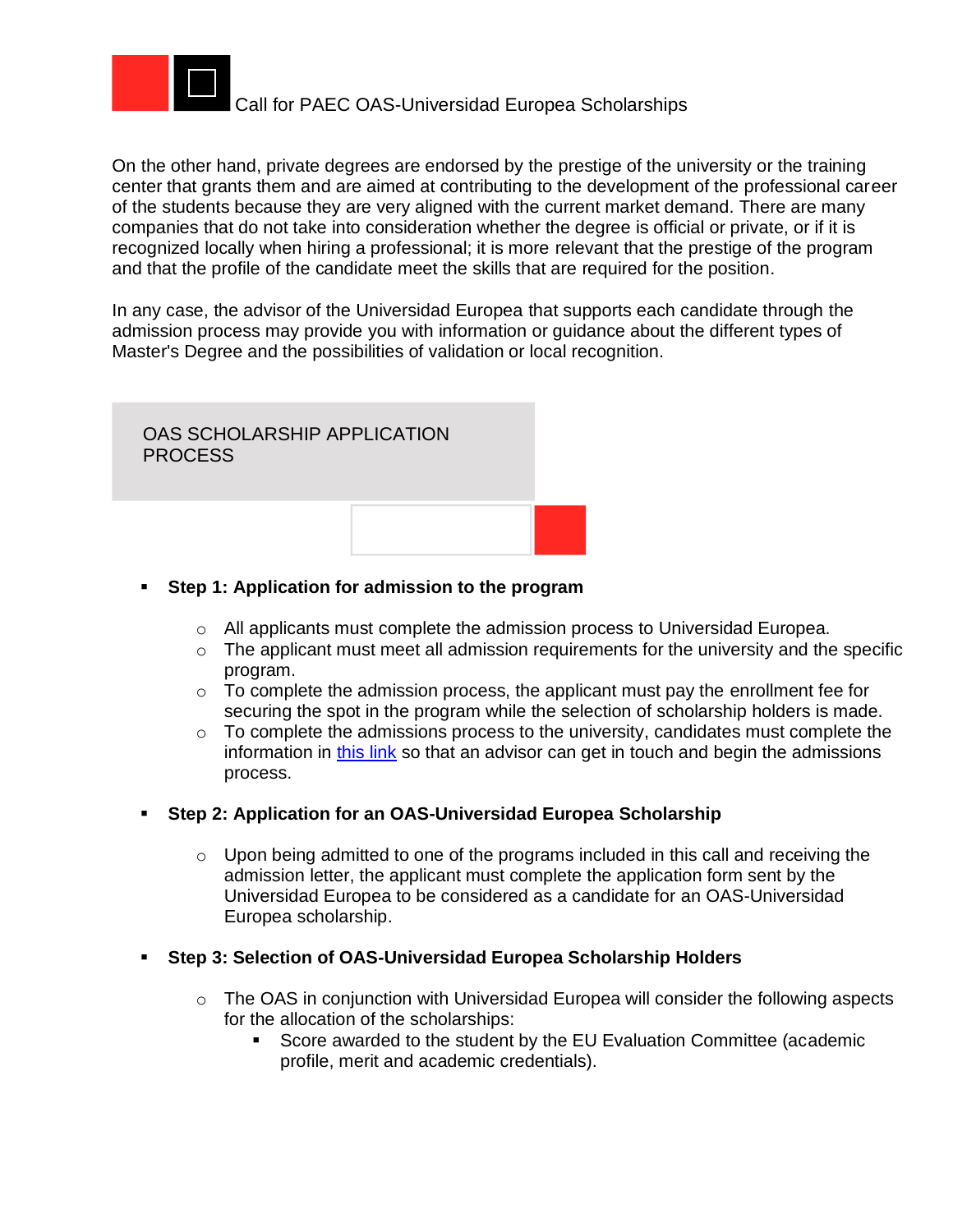

- **•** The geographical distribution of the candidates, taking into account the most important needs of Member States, according to the Human Development Index reported by the United Nations Development Program (UNDP).
- Place of origin of the Candidate
- Gender component
- Region of Spain where the destination University is located
- Number of applications by country of origin of applicants
- Area of study (e.g. science, engineering, humanities, etc.)
- Humanitarian situation in view of the current circumstances
- The potential impact of the applicant after the completion of the desired program.

### ▪ **Step 4: OAS-Universidad Europea publication of results**

 $\circ$  The applicant must wait for the publication of the results of the evaluation and selection process of the candidates, which will be announced on the [OAS a](http://www.oas.org/en/scholarships/)nd UE websites the third week of April 2022. In addition, Universidad Europea will send a communication to the students, where they will be informed whether they were selected for the scholarships.

### ▪ **Step 5: Scholarship acceptance process and start of classes**

- $\circ$  The selected candidates will be contacted by the Universidad Europea by means of an email, where they will receive the scholarship offer and the instructions to accept it.
- $\circ$  Once the candidate has accepted the scholarship offer, the scholarship holder must initiate the corresponding payment procedures with Universidad Europea.

# CONTACT INFORMATION



**E** All inquiries regarding the application process can be made by completing the information in [this link](https://estudiar.universidadeuropea.com/becas-oea-latinoamerica/?utm_source=oea&utm_medium=referral&utm_campaign=BECAS_OEA&utm_content=partnership&uecrm=7017U000000Li7KQAS) so that an advisor can get in touch and resolve the concerns to start the admission process.